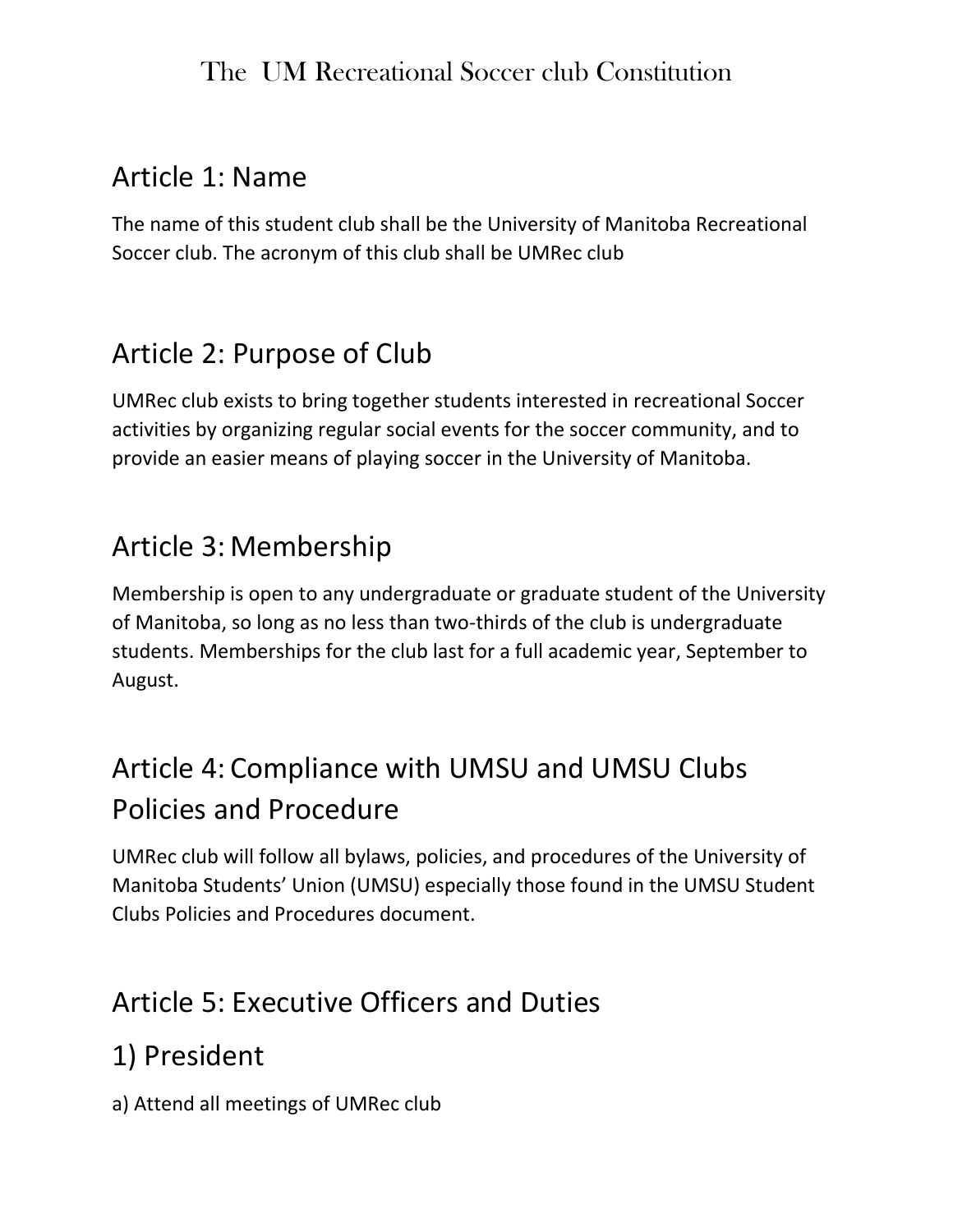- b) Act as a signing authority for UMRec club
- c) Act as spokesperson for UMRec club to the public
- d) Be the contact person for UMSU
- e) Act as Chair for meetings if no other Chair has been appointed
- f) Be responsible for booking equipment from UMSU

### 2) Vice President

- a) Attend all meetings of UMRec club
- b) Act as a signing authority for UMRec club
- c) Maintain adequate financial records of UMRec club
- d) Prepare and submit an annual budget for UMRec club

e) Organize and oversee social, academic, and cultural events on behalf of UMRec club

### Article 6: Executive Elections and Terms of Office

All UMRec club elections for the upcoming year will occur no later than March 31st on an annual basis.

Prior to the election, the Executives shall appoint a Chief Returning Officer (CRO) to oversee the elections; the CRO does not have to be a member of UMRec club, and cannot be a person who is running in the election.

The duties of the CRO are to:

- 1) Oversee and administer the elections for UMRec club
- 2) Publicize the elections to the membership of UMRec club
- 3) Hear and decide on any appeals or complaints related to the elections
- 4) Oversee and administer the counting of votes or ballots for the elections
- 5) Announce the results of the elections and inform UMSU of who next year's Executive will be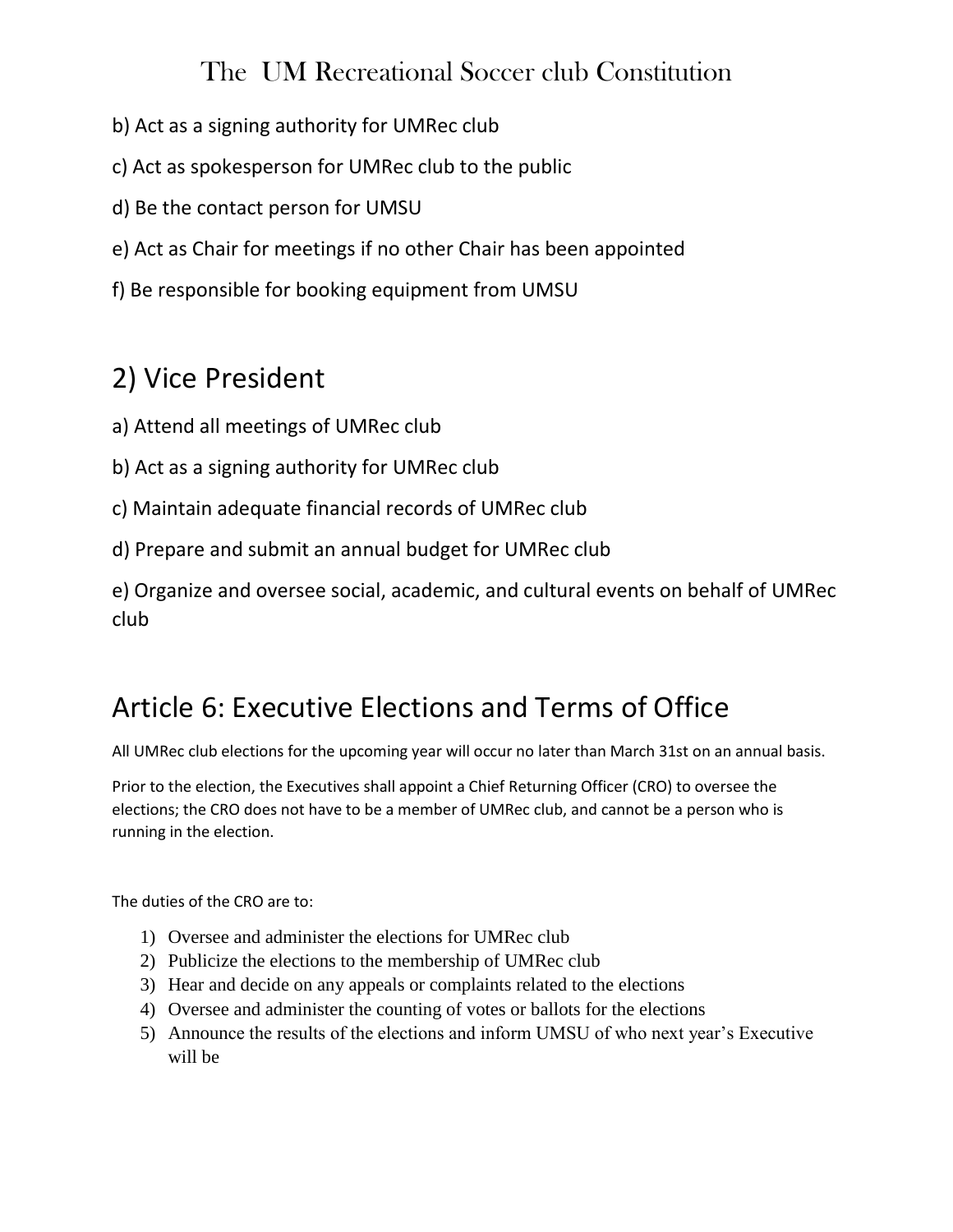Voting for the upcoming year's Executive will be conducted as follows:

- 1) Nominations for the elected positions will last for three days. Candidates who wish to be nominated should inform the CRO during that period, and must be a member in good standing of UMRec club at the time of their nomination.
- 2) Each nominated candidate is allowed to campaign on behalf of themselves and any slate (or team) they are a part of during the campaigning period, which will last for at least a week.
- 3) The CRO will collect a brief biography and campaign platform from each candidate and distribute them in an e-mail to all members of UMRec club prior to voting.
- 4) Voting will be open for at least two days, and will be held in a safe and secure location accessible to all members of the club. At least one poll clerk will be present at all times with the ballot box.
- 5) The ballots will be collected by the CRO and counted; results will be sent to candidates and UMRec club members.

### Article 7: Transition of the Executive

- A. During the period from the end of the second week of April until the first day of May, when the new Executive team will assume office, it is the responsibility of the departing Executives to orient the newly elected Executive Officers to their jobs. This includes teaching the incoming Executives about student club and UMSU policies and procedures, transitioning club records and materials (including office, locker combinations, all passwords to all student club social media accounts, and the club's bank account), and preparing the new Executives to be effective in their roles for the next year's work.
- B. It is the responsibility of the departing President to ensure that all student requirements to UMSU, including submission of a complete Executive Transition Form and the removal of all student club records and materials from the club office and locker, have been fulfilled before the incoming Executives assume office.
- C. It is the responsibility of the departing President and Vice-President Finance to bring all accounts up to date to the end of the fiscal year, and to prepare any required financial statements of the club. In addition, the outgoing President and Vice-President Finance must arrange with the respective incoming Executives for the transition of the student club's bank account(s) into the incoming President's and Vice-President Finance's names. These tasks are to be completed and their credentials delivered to the new Executives no later than the last day of April.
- D. It is the responsibility of the incoming Executives to assume custody of all student club records and materials and accountability for all financial activities of UMRec Club (as